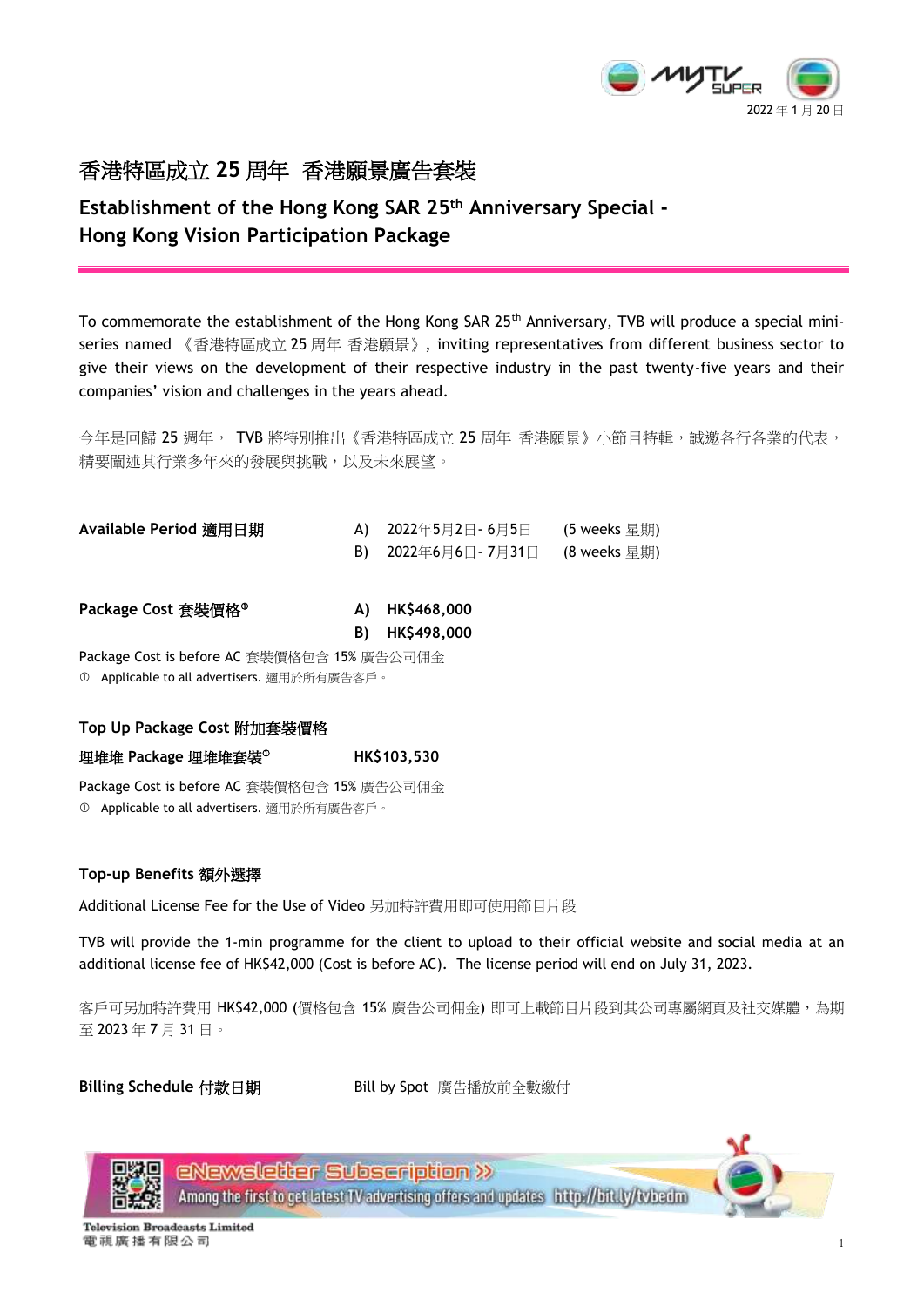

## **Establishment of the Hong Kong SAR 25 th Anniversary Special - Hong Kong Vision Participation Package**

#### **Entitlement** 客戶所得

a) Each client will be invited to film a 1-min programme for 22-time telecast on Jade, J2, TVB News and TVB Finance & Information channels A) from May 2 to June 5, 2022 or B) from June 6 to July 31, 2022. Details are as follows:-

邀請每位客戶拍攝 1 分鐘節目,並安排於 A) 2022 年 5 月 2 日 - 6 月 5 日 或 B) 2022 年 6 月 6 日 - 7 月 31 日期間在 翡翠台、J2、無綫新聞台及無綫財經·資訊台播出共 22 次。 播出時間詳情如下:

| Channel 電視頻道                       | On-air Schedule (Tentative)<br>播出時段 (暫定)                                                                                                  | No. of Exposure 播放次數 |
|------------------------------------|-------------------------------------------------------------------------------------------------------------------------------------------|----------------------|
| Jade 翡翠台                           | 0830 Mon-Fri<br>1300 Mon-Fri<br>2000 Mon-Fri<br>2230 Mon-Fri<br>2500 Mon-Fri                                                              |                      |
| J2                                 | 0900 Mon-Wed, Sat / 0930 Sun<br>1400 Mon-Fri<br>2030 Mon, Tue, Fri, Sat-Sun<br>2400 Mon, Tue, Fri / 2405 Sat-Sun<br>2635 Mon-Wed, Sat-Sun |                      |
| TVB News 無綫新聞台                     | 0700 Mon-Fri<br>1000 Mon-Fri<br>1500 Mon-Fri<br>1830 Mon-Fri<br>2100 Mon-Fri<br>2430 Mon-Fri                                              |                      |
| TVB Finance & Information 無綫財經·資訊台 | 0830 Wed-Sun<br>1200 Wed-Sun<br>1600 Wed-Sun<br>1800 Wed-Sun<br>2200 Wed-Sun<br>2530 Wed-Sun                                              |                      |
|                                    |                                                                                                                                           | 22                   |

TVB reserves the right to take legal actions against any unauthorized usages. Information in this document is subject to change.<br>本文件之資料或會隨時變更,均以 TVB 最後公布為準。

This document is a strictly confidential communication to and solely for the use of the recipient and shall not be reproduced or circulated without TVB's prior consent. 本文件僅供指定個人或機構使用,其所載內容不得複製或傳播。

lf you are not the intended recipient, you shall not post, disclose, distribute or use any information in this document.<br>除指定收件人或機構,任何人不得轉載、披露、發布或使用本文件之任何部分或其所載之任何內容,TVB 保留對未經授權之使用者的追究權利。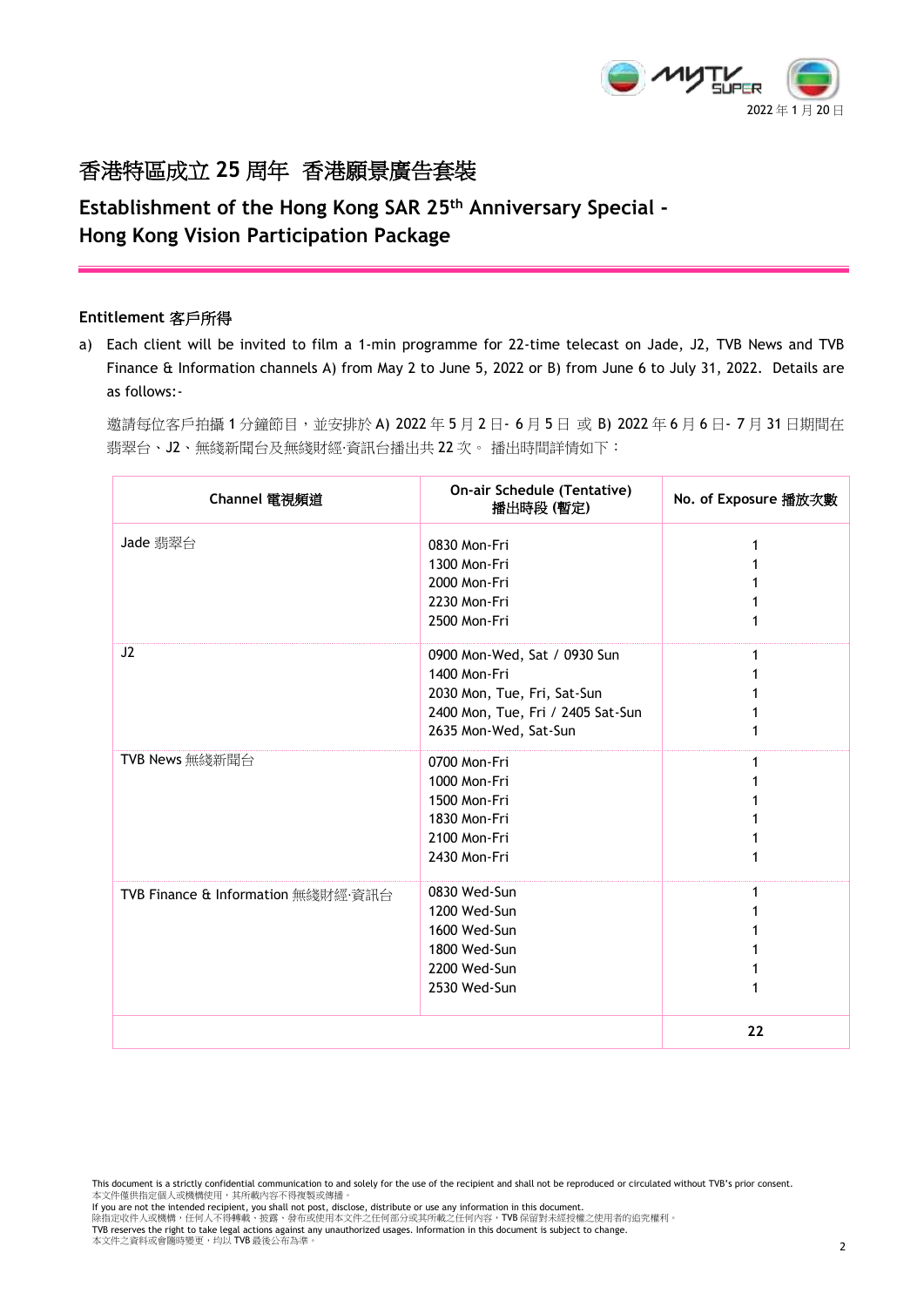

**Establishment of the Hong Kong SAR 25 th Anniversary Special - Hong Kong Vision Participation Package**

## **Entitlement** 客戶所得

b) myTV SUPER:

| Ad Format 廣告類型                                                                                                             | Device 裝置                                       | No. of impressions 播放次數 <sup>©</sup> |  |  |
|----------------------------------------------------------------------------------------------------------------------------|-------------------------------------------------|--------------------------------------|--|--|
| Instream Ad (60-sec)<br>視頻廣告(60秒)                                                                                          | Connected TV, Mobile App & Web<br>電視,流動應用程式及網頁版 | 200,000 impressions $(\frac{1}{X})$  |  |  |
| All impressions must be utilized within 6 weeks during May 2 - July 31, 2022. 視頻廣告須於 2022年5月2日-7月31<br>Ø<br>日期間的 6 個星期內播放。 |                                                 |                                      |  |  |

**3 Frequency Cap : 1 x time across campaign live time.** 播放頻次上限: 於指定日期內每個裝置只派放一次。

c) The name, title and company name of the interviewee will be shown on screen. A minimum of one-time exposure of the client's company name or product during the 1-min programme and one end logo at the end of the programme are included. 節目內會顯示被訪客戶代表的公司名稱、客戶名稱及其職銜。另外,客戶公司名稱 或產品將獲得最少一次出現於節目內。 而客戶公司商標會亦於節目完結時出現。

## **Entitlement** 客戶所得 **- Top Up Package** 附加套裝

#### 埋堆堆:

| Ad Format 廣告類型                                                                                                       | Device 裝置                                       | No. of impressions 播放次數 <sup>2</sup> |  |  |
|----------------------------------------------------------------------------------------------------------------------|-------------------------------------------------|--------------------------------------|--|--|
| Instream Ad (60-sec)<br>視頻廣告(60秒)                                                                                    | Connected TV, Mobile App & Web<br>電視,流動應用程式及網頁版 | 400,000 impressions $(\frac{1}{X})$  |  |  |
| All impressions must be utilized within 6 weeks during May 2 - July 31, 2022. 視頻廣告須於 2022年5月2日-7月31<br>$\circled{2}$ |                                                 |                                      |  |  |

◎ All impressions must be utilized within 6 weeks during May 2 - July 31, 2022. 視頻廣告須於 2022 年 5 月 2 日- 7 月 31 日期間的 6 個星期內播放。